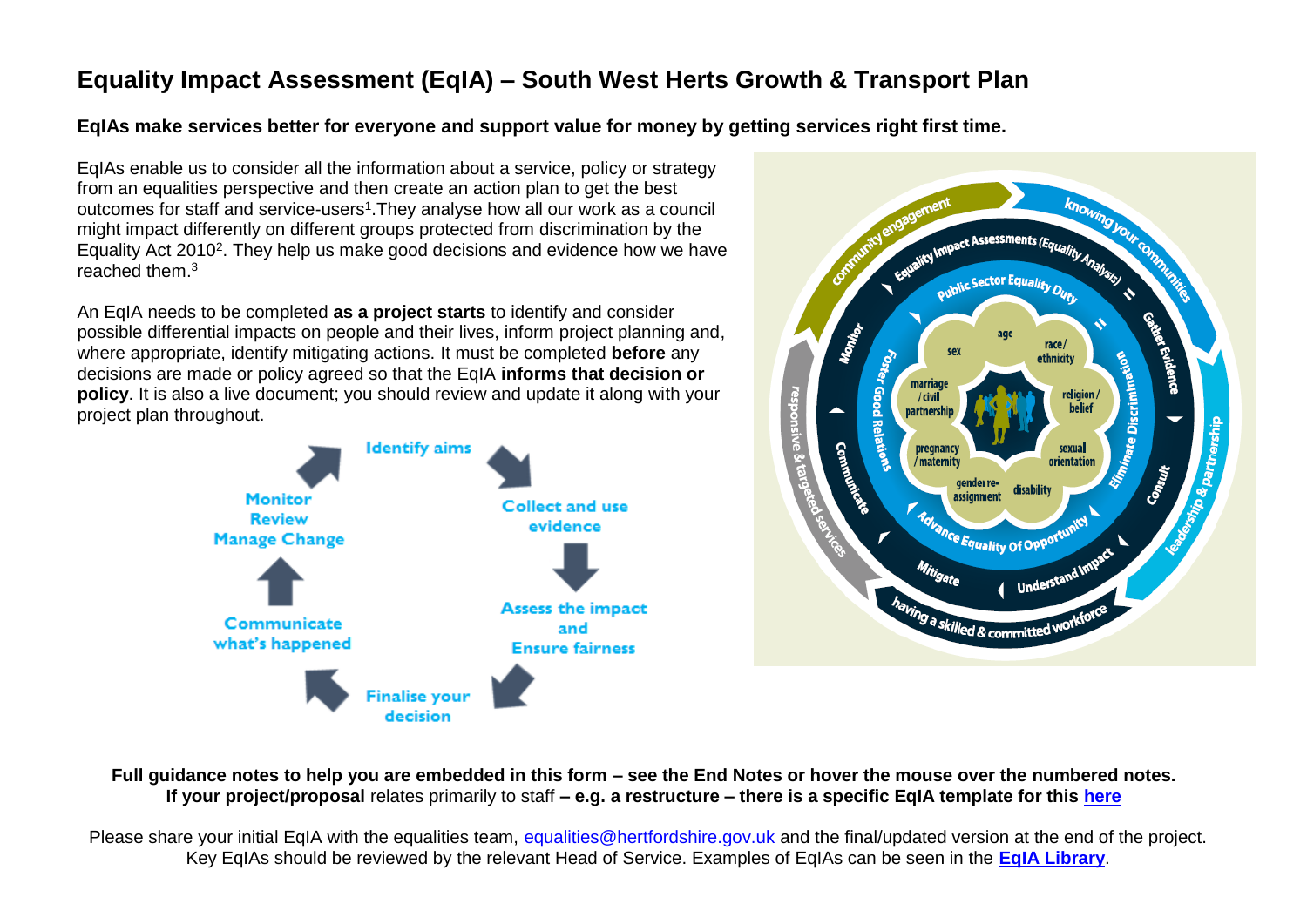You should first consider whether you need to complete this full EqIA – the end-notes may help you and you can get advice from the Equalities Team. If you do not, you will need to document somewhere – e.g. in a report to departmental management board or Member Panel – your decision not to fully assess the impact on equality, including the reasons why you reached this decision. **If there is any potential for an impact on service users or staff, you should complete this full EqIA.**

## **1. Who is completing the EqIA<sup>4</sup> and why is it being done?**

| Title of service / proposal / project / strategy /<br>procurement you are assessing <sup>5</sup>                                                                                                                                                               | South West Herts Growth and Transport Plan. This covers the areas within<br>and surrounding Watford and Dacorum district, particulary Hemel Hempstead.                                                                                                                                                                                                                                                                                                                                                                                                                                                                                                                                                                                                                                                                                                                                                                                                                                                                                                                                                                                                                                                                                                                                                                                                                    |  |  |
|----------------------------------------------------------------------------------------------------------------------------------------------------------------------------------------------------------------------------------------------------------------|---------------------------------------------------------------------------------------------------------------------------------------------------------------------------------------------------------------------------------------------------------------------------------------------------------------------------------------------------------------------------------------------------------------------------------------------------------------------------------------------------------------------------------------------------------------------------------------------------------------------------------------------------------------------------------------------------------------------------------------------------------------------------------------------------------------------------------------------------------------------------------------------------------------------------------------------------------------------------------------------------------------------------------------------------------------------------------------------------------------------------------------------------------------------------------------------------------------------------------------------------------------------------------------------------------------------------------------------------------------------------|--|--|
| Names of those involved in completing the EqIA                                                                                                                                                                                                                 | Judy Cameron-Rollo with assistance from Lesley Davis                                                                                                                                                                                                                                                                                                                                                                                                                                                                                                                                                                                                                                                                                                                                                                                                                                                                                                                                                                                                                                                                                                                                                                                                                                                                                                                      |  |  |
| <b>Head of Service or Business Manager</b>                                                                                                                                                                                                                     | Mike Younghusband                                                                                                                                                                                                                                                                                                                                                                                                                                                                                                                                                                                                                                                                                                                                                                                                                                                                                                                                                                                                                                                                                                                                                                                                                                                                                                                                                         |  |  |
| <b>Team/Department</b>                                                                                                                                                                                                                                         | ENV (SPE) and Highways                                                                                                                                                                                                                                                                                                                                                                                                                                                                                                                                                                                                                                                                                                                                                                                                                                                                                                                                                                                                                                                                                                                                                                                                                                                                                                                                                    |  |  |
| <b>Lead officer contact details</b>                                                                                                                                                                                                                            | <b>Rupert Thacker</b>                                                                                                                                                                                                                                                                                                                                                                                                                                                                                                                                                                                                                                                                                                                                                                                                                                                                                                                                                                                                                                                                                                                                                                                                                                                                                                                                                     |  |  |
| Focus of EqIA – what are you assessing? $6$<br>What are the aims of the service, proposal, project?<br>What outcomes do you want to achieve?<br>What are the reasons for the proposal or change?<br>Do you need to reference/consider any related<br>projects? | A growth and transport plan (GTP) is a daughter document of the fourth local<br>transport plan (LTP4). There are five planned GTPs for Hertfordshire, each will<br>comprise a detailed package of transport projects for an area of the county,<br>based on the evidence of need in a given location. These plans are a new<br>strategic method of helping communities grow economically and sustainably<br>and look at the transport issues in a holistic manner not merely planning to build<br>new roads to accommodate the added housing growth which will add to<br>congestion and hinder economic growth. These Plans are detailed documents.<br>They are also necessary as bidding tools and as a method of planning ahead<br>for sustainable transport provision. The transport schemes include a variety of<br>different measures, some reconfigure the road system, whilst others are geared<br>to overcoming traffic congestion and encouraging people to walk, cycle and use<br>passenger transport. For example park and ride schemes, a cycle flyover and<br>new cycle routes, they will impact on every resident in the growth area and this<br>EqIA will consider whether planned schemes may have a negative or positive<br>effect on people from different protected characteristics and equality groups and<br>mitigate if an unforeseen issue arises. |  |  |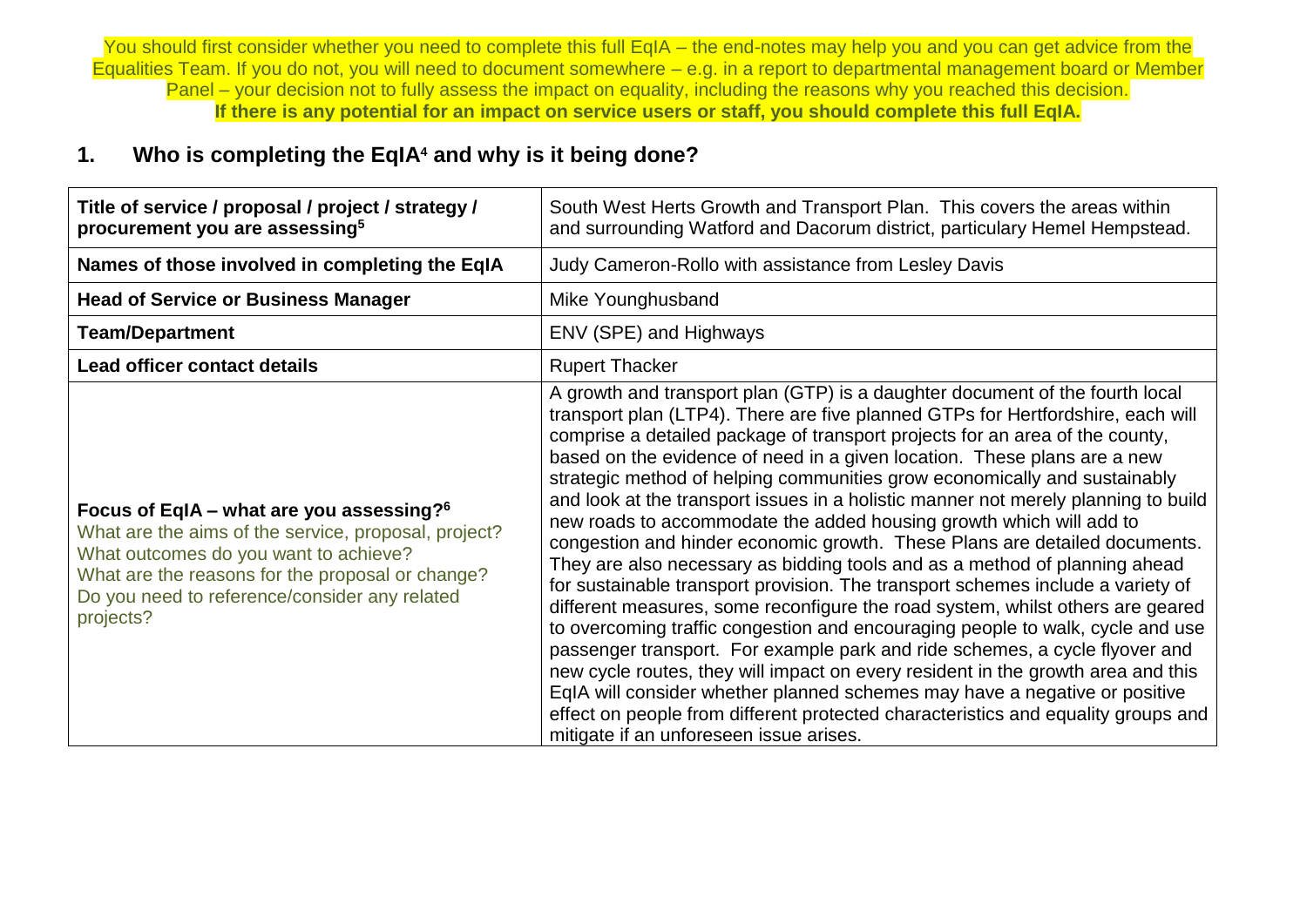| <b>Stakeholders</b><br>Who will be affected?<br>Which protected characteristics (see end-notes 11-20)<br>is it most relevant to?<br>Consider the public, service users, partners, staff,<br>Members, etc | Everyone who travels within and through, and lives in Hemel and Watford will<br>be affected by different schemes including:<br><b>Hertfordshire County Council</b><br>$\overline{\phantom{0}}$<br><b>Partner organisations</b><br>$\overline{\phantom{m}}$<br>People who live, work or visit the areas covered<br>$\overline{\phantom{m}}$<br>Young people<br>$\overline{\phantom{m}}$<br>Older people with limited mobility<br>Disabled people<br>$\qquad \qquad -$<br>People who may not speak English well.<br>Elected Members will also be affected as they represent the voters in the<br>$\qquad \qquad -$<br>areas.<br>Businesses and public services that operate in the areas covered<br>$\qquad \qquad -$ |
|----------------------------------------------------------------------------------------------------------------------------------------------------------------------------------------------------------|---------------------------------------------------------------------------------------------------------------------------------------------------------------------------------------------------------------------------------------------------------------------------------------------------------------------------------------------------------------------------------------------------------------------------------------------------------------------------------------------------------------------------------------------------------------------------------------------------------------------------------------------------------------------------------------------------------------------|
|----------------------------------------------------------------------------------------------------------------------------------------------------------------------------------------------------------|---------------------------------------------------------------------------------------------------------------------------------------------------------------------------------------------------------------------------------------------------------------------------------------------------------------------------------------------------------------------------------------------------------------------------------------------------------------------------------------------------------------------------------------------------------------------------------------------------------------------------------------------------------------------------------------------------------------------|

**2. List of data sources used for this EqIA** *(include relevant national/local data, research, monitoring information, service user feedback, complaints, audits, consultations, EqIAs from other projects or other local authorities, etc.)*

## *A range of useful local data on our communities can be found on [Herts Insight](https://www.hertfordshire.gov.uk/microsites/herts-insight/home.aspx) and on the [Equalities Hub](https://hertscc365.sharepoint.com/sites/intranet/Services/Resources/Improvement/Pages/Equalities-data.aspx)*

| <b>Title and brief description</b><br>(of data, research or engagement – include hyperlinks if available)                                                                                                                                                                                                                                                   | <b>Date</b>       | Gaps in data<br>Consider any gaps you<br>need to address and<br>add any relevant<br>actions to the action<br>plan in Section 4. |
|-------------------------------------------------------------------------------------------------------------------------------------------------------------------------------------------------------------------------------------------------------------------------------------------------------------------------------------------------------------|-------------------|---------------------------------------------------------------------------------------------------------------------------------|
| Evidence packs for Watford and Hemel Hempstead which feed into the SW growth and<br>transport plan. (available on HCC's collaboration tool)                                                                                                                                                                                                                 | <b>March 2017</b> |                                                                                                                                 |
| Previous consultations and EqIAs for the fourth local transport plan (LTP). This SW<br>growth and transport plan is one of five LTP daughter documents (this is the first one)<br>which propose actual schemes rather than broad strategy and policy.                                                                                                       | 2016-17           |                                                                                                                                 |
| Diversity profiles on Herts Insight and the Equalities Hub on HCC's intranet which<br>highlight groups which are older, younger, of difference race and ethnicity, speaking<br>English less well. Also disabled people who may be blind or sight impaired, have<br>hearing loss, physically disabled or learning disabled or a combination of disabilities. |                   |                                                                                                                                 |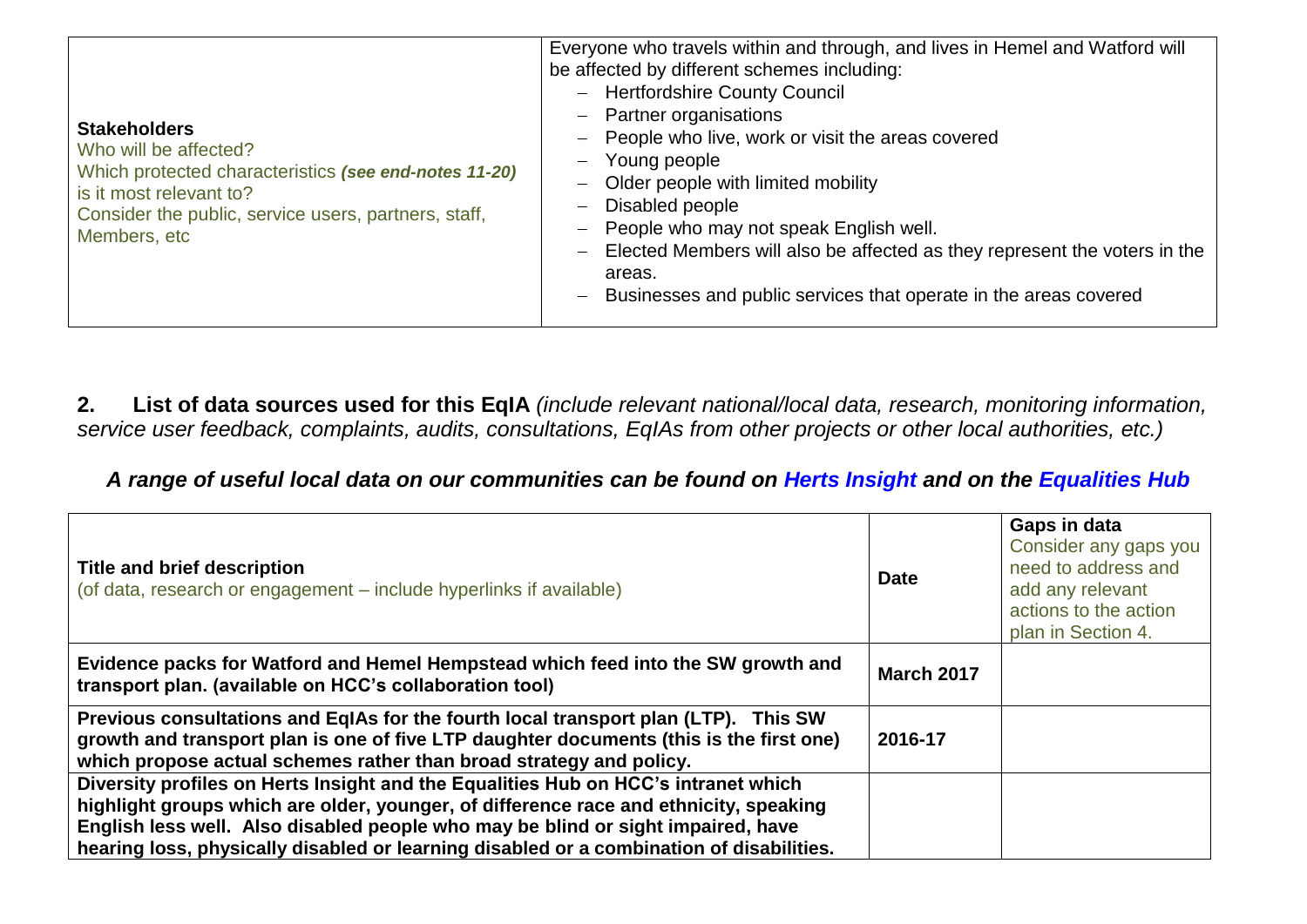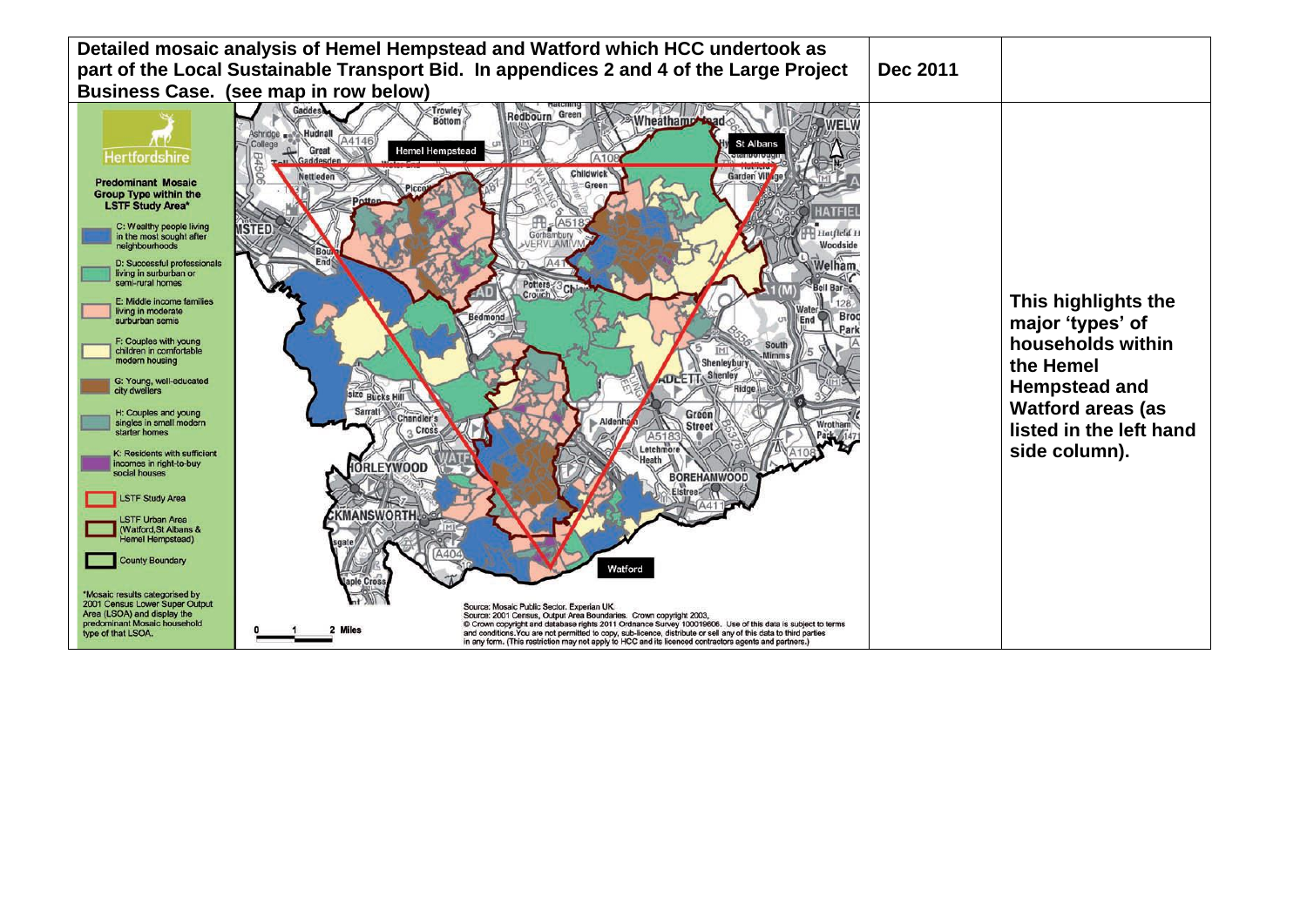# **3. Analysis and assessment: review of information, impact analysis and mitigating actions**

| <b>Protected</b><br>characteristic<br>group | What do you know <sup>7</sup> ?<br>What do people tell you <sup>8</sup> ?<br>Summary of data and feedback<br>about service users and the<br>wider community/ public<br>Who uses the service?<br>$\bullet$<br>Who doesn't and why?<br>$\bullet$<br>Feedback/complaints?<br>$\bullet$<br>Any differences in<br>$\bullet$<br>outcomes? Why?                                                                                                                                                               | What does this mean - what are the<br>potential impacts of the<br>proposal(s) $9$ ?<br>- Consider positive and negative impacts<br>- On service users / the public<br>- AND, where relevant, staff*<br>* if your proposals relate mainly to a<br>staff restructure or reorganisation, you<br>should use the template here                                                                                                                                                                                                                                           | What can you do <sup>10</sup> ?<br>What reasonable mitigations to reduce or avoid<br>the impact can you propose?<br>How will you communicate/engage or provide<br>services differently to create a 'level playing field'<br>- e.g. consultation materials in easy read or hold<br>targeted engagement events<br>If there is no current way of mitigating any<br>negative impacts, clearly state that here and                                                                                                                                                                     |
|---------------------------------------------|--------------------------------------------------------------------------------------------------------------------------------------------------------------------------------------------------------------------------------------------------------------------------------------------------------------------------------------------------------------------------------------------------------------------------------------------------------------------------------------------------------|---------------------------------------------------------------------------------------------------------------------------------------------------------------------------------------------------------------------------------------------------------------------------------------------------------------------------------------------------------------------------------------------------------------------------------------------------------------------------------------------------------------------------------------------------------------------|-----------------------------------------------------------------------------------------------------------------------------------------------------------------------------------------------------------------------------------------------------------------------------------------------------------------------------------------------------------------------------------------------------------------------------------------------------------------------------------------------------------------------------------------------------------------------------------|
|                                             |                                                                                                                                                                                                                                                                                                                                                                                                                                                                                                        |                                                                                                                                                                                                                                                                                                                                                                                                                                                                                                                                                                     | consider other actions you could take in the<br>action plan in section 4.                                                                                                                                                                                                                                                                                                                                                                                                                                                                                                         |
| Age <sup>11</sup>                           | <b>Age Profile:</b><br>Watford: 31% under 25,<br>13% over 65 Dacorum:<br>30% are under 25, 16% are<br>over <sub>65</sub><br>Older people are less likely to<br>drive, so any proposed<br>transport schemes that will<br>enable them to get from<br>home to their destination are<br>very important. For older<br>people this is more likely to<br>be a passenger transport<br>scheme.<br>Young people may not be<br>able to afford the fares, and<br>would be interested to know<br>about concessions. | There are measures in the Plan which<br>will encourage the use of public<br>transport, in conjunction with walking.<br>Any promotion of concessionary fares<br>and special deals will directly impact<br>on this group.<br>Analysis carried out on behalf of the<br>GLA and published in 2016 shows the<br>health effects of air pollution are seen<br>disproportionately in the most<br>vulnerable and deprived communities.<br>Therefore to develop schemes that<br>promote clean transport and create<br>less road emissions per person is<br>beneficial to all. | There needs to be targeted engagement<br>events for this Growth and Transport Plan<br>consultation. E.g. ensure older people,<br>younger people, people of different protected<br>characteristics and disabled people are<br>represented and their views are listened to<br>and taken notice of.<br>It might be useful to contact specialist<br>organisations such as Age Concern, The<br>Youth Council with a view to gathering views<br>of their service users<br>Contact groups directly during the<br>consultation process, for example Age<br>Concern and the Youth Council. |
| Disability <sup>12</sup>                    | <b>Physical Disability:</b><br>Over 5,300 people in<br>Watford have some degree<br>of physical disability                                                                                                                                                                                                                                                                                                                                                                                              | Previous evidence from focus groups<br>has shown conflicts on passenger<br>transport between wheelchair users<br>and pushchairs on buses. Also                                                                                                                                                                                                                                                                                                                                                                                                                      | As above, ensure that disabled groups have a<br>voice and can comment about the schemes.<br>For example there may be better ways of<br>designing the schemes to make them more                                                                                                                                                                                                                                                                                                                                                                                                    |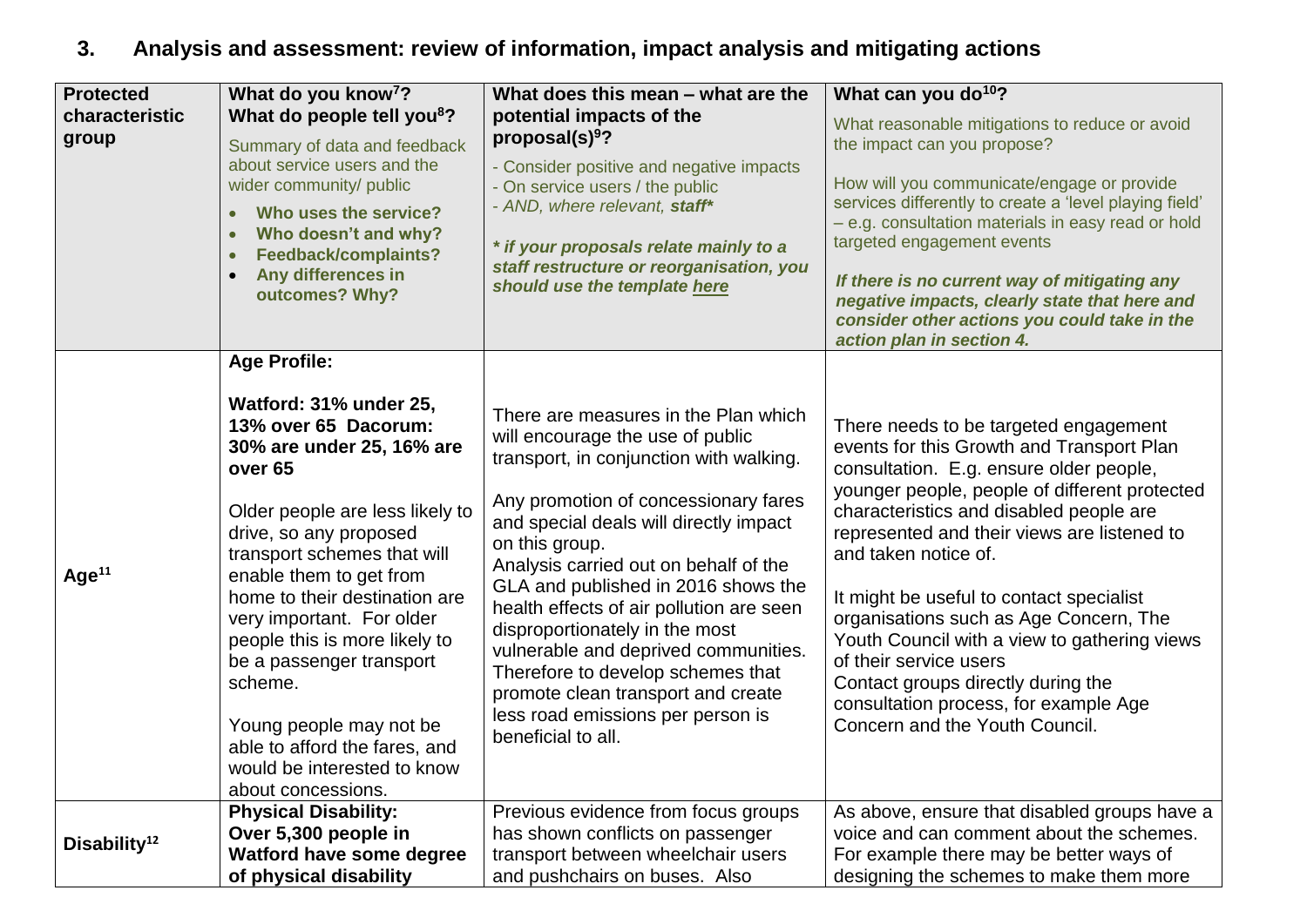| <b>Protected</b>           | What do you know <sup>7</sup> ?                                        | What does this mean - what are the                               | What can you do <sup>10</sup> ?                                                               |
|----------------------------|------------------------------------------------------------------------|------------------------------------------------------------------|-----------------------------------------------------------------------------------------------|
| characteristic             | What do people tell you <sup>8</sup> ?                                 | potential impacts of the                                         | What reasonable mitigations to reduce or avoid                                                |
| group                      | Summary of data and feedback                                           | proposal(s) $9$ ?                                                | the impact can you propose?                                                                   |
|                            | about service users and the                                            | - Consider positive and negative impacts                         | How will you communicate/engage or provide                                                    |
|                            | wider community/ public                                                | - On service users / the public<br>- AND, where relevant, staff* | services differently to create a 'level playing field'                                        |
|                            | Who uses the service?<br>$\bullet$                                     |                                                                  | - e.g. consultation materials in easy read or hold                                            |
|                            | Who doesn't and why?<br>$\bullet$<br>Feedback/complaints?<br>$\bullet$ | * if your proposals relate mainly to a                           | targeted engagement events                                                                    |
|                            | Any differences in<br>$\bullet$                                        | staff restructure or reorganisation, you                         |                                                                                               |
|                            | outcomes? Why?                                                         | should use the template here                                     | If there is no current way of mitigating any<br>negative impacts, clearly state that here and |
|                            |                                                                        |                                                                  | consider other actions you could take in the                                                  |
|                            |                                                                        |                                                                  | action plan in section 4.                                                                     |
|                            | compared to over 9,000 in                                              | difficulties for some disabled people                            | inclusive.                                                                                    |
|                            | Dacorum.                                                               | and their carers to access buses and                             |                                                                                               |
|                            | Learning disability -                                                  | trains,                                                          | The Royal National Institute for the Blind<br>(RNIB) and HAD in Welwyn Garden City            |
|                            | approx. 2,100 people have                                              |                                                                  | might be a good source of information                                                         |
|                            | a learning disability in                                               |                                                                  | regarding accessible design schemes for                                                       |
|                            | Watford compared to 3,400                                              |                                                                  | people who are blind or partially sighted or                                                  |
|                            | in Dacorum.                                                            |                                                                  | have other sensory requirements                                                               |
|                            |                                                                        |                                                                  |                                                                                               |
|                            |                                                                        |                                                                  | We are aware of the possible need to have                                                     |
|                            |                                                                        |                                                                  | information available in Easy Read format to<br>support the needs of people with disabilities |
|                            |                                                                        |                                                                  | including those with a Learning Disability                                                    |
|                            |                                                                        |                                                                  |                                                                                               |
|                            |                                                                        |                                                                  |                                                                                               |
| <b>Gender</b>              |                                                                        |                                                                  |                                                                                               |
| reassignment <sup>13</sup> | Not relevant                                                           |                                                                  |                                                                                               |
|                            |                                                                        |                                                                  | When awarding bus contracts HCC should                                                        |
|                            | Heavily pregnant women and                                             |                                                                  | ensure the bus companies have policies and                                                    |
|                            | people with pushchairs,                                                | Previous evidence from focus groups                              | training in place to address this. For example                                                |
| <b>Pregnancy and</b>       | and/or with young children                                             | has shown conflicts between                                      | who has priority to spaces if there is only one                                               |
| maternity <sup>14</sup>    | will find it harder to travel                                          | wheelchair users and pushchairs on                               | on the bus, and how is it implemented by the                                                  |
|                            | especially if they do not have                                         | buses.                                                           | driver. Likewise with trains, HCC should                                                      |
|                            | their own transport.                                                   |                                                                  | familiarise itself with train operating                                                       |
|                            |                                                                        |                                                                  | companies accessibility policies and keep                                                     |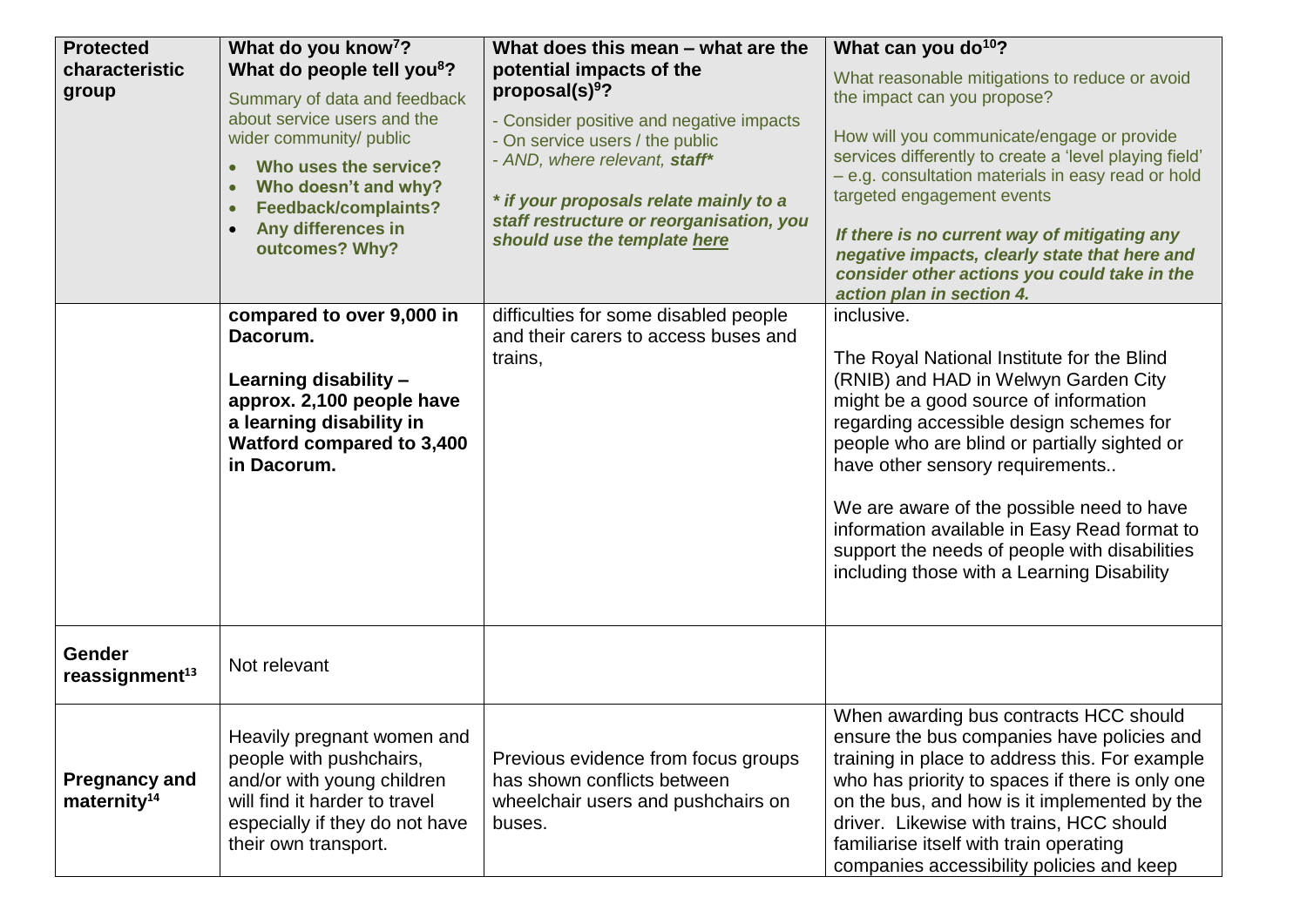| <b>Protected</b>                           | What do you know <sup>7</sup> ?                                                                                                                                                                                                                                  | What does this mean - what are the                                                                                                                                                                                                                                                                                                                                                                                                                                    | What can you do <sup>10</sup> ?                                                                                                                                                                                                                                                                                                                                        |
|--------------------------------------------|------------------------------------------------------------------------------------------------------------------------------------------------------------------------------------------------------------------------------------------------------------------|-----------------------------------------------------------------------------------------------------------------------------------------------------------------------------------------------------------------------------------------------------------------------------------------------------------------------------------------------------------------------------------------------------------------------------------------------------------------------|------------------------------------------------------------------------------------------------------------------------------------------------------------------------------------------------------------------------------------------------------------------------------------------------------------------------------------------------------------------------|
| characteristic<br>group                    | What do people tell you <sup>8</sup> ?<br>Summary of data and feedback                                                                                                                                                                                           | potential impacts of the<br>proposal(s) $9$ ?                                                                                                                                                                                                                                                                                                                                                                                                                         | What reasonable mitigations to reduce or avoid<br>the impact can you propose?                                                                                                                                                                                                                                                                                          |
|                                            | about service users and the<br>wider community/ public<br>Who uses the service?<br>$\bullet$<br>Who doesn't and why?<br>$\bullet$<br>Feedback/complaints?<br>$\bullet$<br>Any differences in<br>$\bullet$<br>outcomes? Why?                                      | - Consider positive and negative impacts<br>- On service users / the public<br>- AND, where relevant, staff*<br>* if your proposals relate mainly to a<br>staff restructure or reorganisation, you<br>should use the template here                                                                                                                                                                                                                                    | How will you communicate/engage or provide<br>services differently to create a 'level playing field'<br>- e.g. consultation materials in easy read or hold<br>targeted engagement events<br>If there is no current way of mitigating any<br>negative impacts, clearly state that here and<br>consider other actions you could take in the<br>action plan in section 4. |
|                                            |                                                                                                                                                                                                                                                                  |                                                                                                                                                                                                                                                                                                                                                                                                                                                                       | updated on Department for Transport<br>accessibility guidelines.<br>Note: this will be fed back to the relevant<br>teams but is out of scope for the South West<br>Herts GTP specifically.                                                                                                                                                                             |
| Race <sup>15</sup>                         | <b>Race and Ethnicity:</b><br>Watford: 62% white British,<br>17.9% Asian/Asian-British,<br>10% white non-British 5.8%<br>black/black-British.<br>Dacorum: 86% white British,<br>4.7% Asian/Asian-British,<br>4.8% white non-British 2.1%<br>black/black-British. | Language could be a barrier to seeking<br>information on travel and this<br>consultation.<br>Information on travelling needs to be<br>available in another language if<br>requested. Computer applications can<br>help. Prior to consultation, officers<br>need to consider whether the statistics<br>show that a community has alternative<br>language requirements, although<br>officially the percentage of people who<br>cannot speak English at all is very low. | Engaging with various community<br>organisations would provide us with<br>information about local needs.<br>There is a translation and interpreting service<br>including a telephone interpreting service<br>available for residents in accessing HCC<br>services.                                                                                                     |
| <b>Religion or</b><br>belief <sup>16</sup> | Religion and belief -<br>Watford 54%: Christian,<br>10%: Islam, 1%: Jewish, 5%:<br>Hindu.<br>Dacorum 58%: Christian,<br>2%: Islam, 1%: Hindu.                                                                                                                    | Possibly no direct relevance other than<br>understanding how faith groups<br>socialise in the community and being<br>aware of special dates which may<br>impact on the consultation.                                                                                                                                                                                                                                                                                  | A number of different approaches will be used<br>to ensure appropriate engagement with<br>members of our diverse religious<br>communities. These include:<br>Referring to HCC diversity calendar for 2018<br>to check there are no conflicts with<br>engagement events<br>For example Ramadan as nearly 10% of                                                         |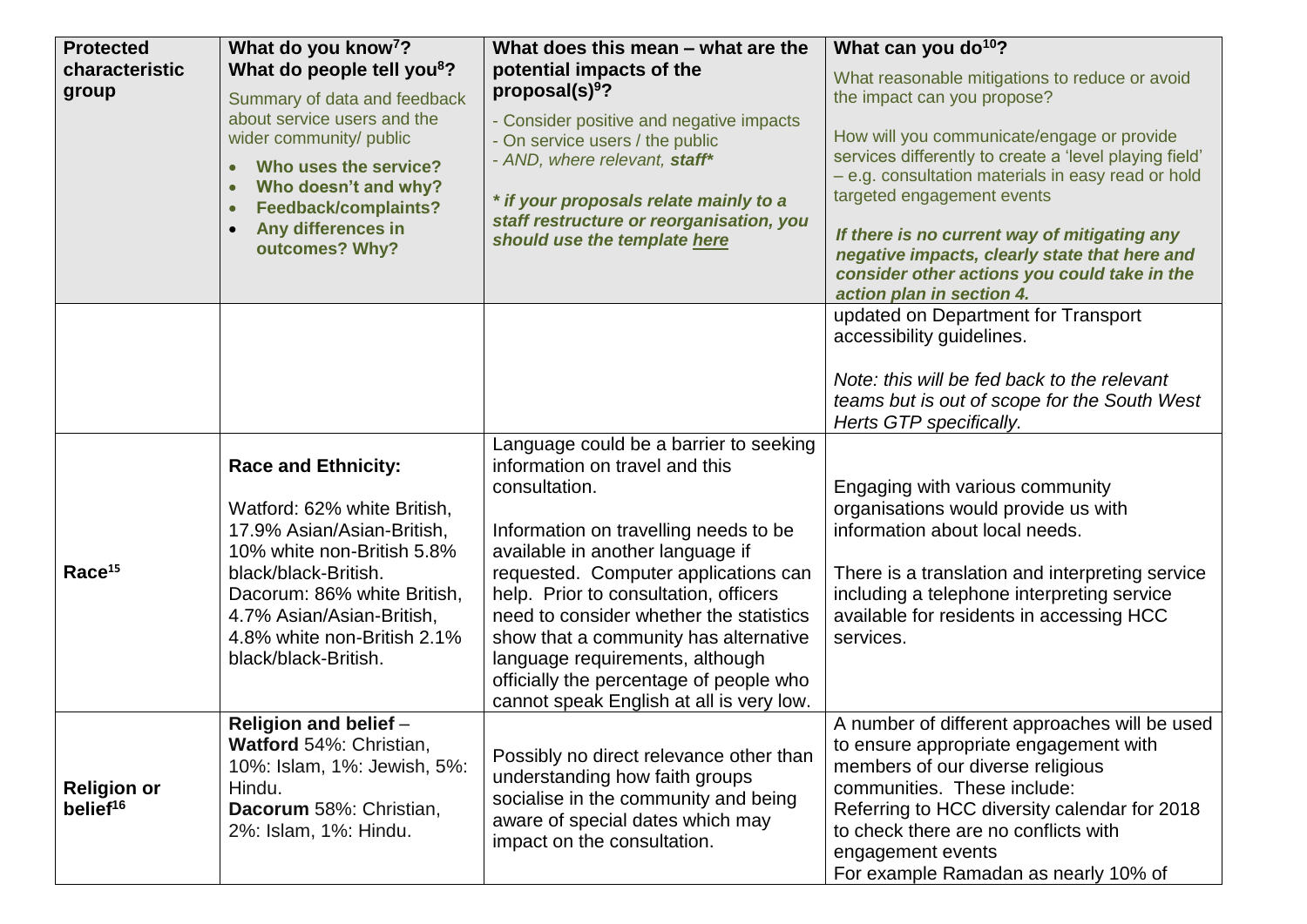| <b>Protected</b>                                          | What do you know <sup>7</sup> ?                                                                                                                                                                                                                                                                       | What does this mean - what are the                                                                                                                                                                                                                                                              | What can you do <sup>10</sup> ?                                                                                                                                                                                                                                                                                                                                                                                                                         |
|-----------------------------------------------------------|-------------------------------------------------------------------------------------------------------------------------------------------------------------------------------------------------------------------------------------------------------------------------------------------------------|-------------------------------------------------------------------------------------------------------------------------------------------------------------------------------------------------------------------------------------------------------------------------------------------------|---------------------------------------------------------------------------------------------------------------------------------------------------------------------------------------------------------------------------------------------------------------------------------------------------------------------------------------------------------------------------------------------------------------------------------------------------------|
| characteristic<br>group                                   | What do people tell you <sup>8</sup> ?<br>Summary of data and feedback<br>about service users and the<br>wider community/ public<br>Who uses the service?<br>$\bullet$<br>Who doesn't and why?<br>$\bullet$<br>Feedback/complaints?<br>$\bullet$<br>Any differences in<br>$\bullet$<br>outcomes? Why? | potential impacts of the<br>proposal $(s)$ <sup>9</sup> ?<br>- Consider positive and negative impacts<br>- On service users / the public<br>- AND, where relevant, staff*<br>* if your proposals relate mainly to a<br>staff restructure or reorganisation, you<br>should use the template here | What reasonable mitigations to reduce or avoid<br>the impact can you propose?<br>How will you communicate/engage or provide<br>services differently to create a 'level playing field'<br>- e.g. consultation materials in easy read or hold<br>targeted engagement events<br>If there is no current way of mitigating any<br>negative impacts, clearly state that here and<br>consider other actions you could take in the<br>action plan in section 4. |
|                                                           |                                                                                                                                                                                                                                                                                                       |                                                                                                                                                                                                                                                                                                 | Watford residents and 2% of the Dacorum<br>population is Muslim.                                                                                                                                                                                                                                                                                                                                                                                        |
| Sex/Gender <sup>17</sup>                                  | No direct relevance other<br>than that older women are<br>less likely to drive and fall into<br>category 14 above(pregnancy<br>and maternity)                                                                                                                                                         |                                                                                                                                                                                                                                                                                                 |                                                                                                                                                                                                                                                                                                                                                                                                                                                         |
| <b>Sexual</b><br>orientation <sup>18</sup>                | No relevance                                                                                                                                                                                                                                                                                          |                                                                                                                                                                                                                                                                                                 |                                                                                                                                                                                                                                                                                                                                                                                                                                                         |
| <b>Marriage and</b><br>civil<br>partnership <sup>19</sup> | No relevance                                                                                                                                                                                                                                                                                          |                                                                                                                                                                                                                                                                                                 |                                                                                                                                                                                                                                                                                                                                                                                                                                                         |
| Carers <sup>20</sup>                                      | Carers would need to be<br>included in consultation due<br>to their specific needs as<br>their needs could often be<br>overlooked due to the nature<br>of their work                                                                                                                                  | Carers might miss out on any<br>engagement event and therefore may<br>not be able to provide their feedback                                                                                                                                                                                     | Ensure Carers UK are consulted. They have<br>regular mail outs that can be used to let<br>people know about the consultation.                                                                                                                                                                                                                                                                                                                           |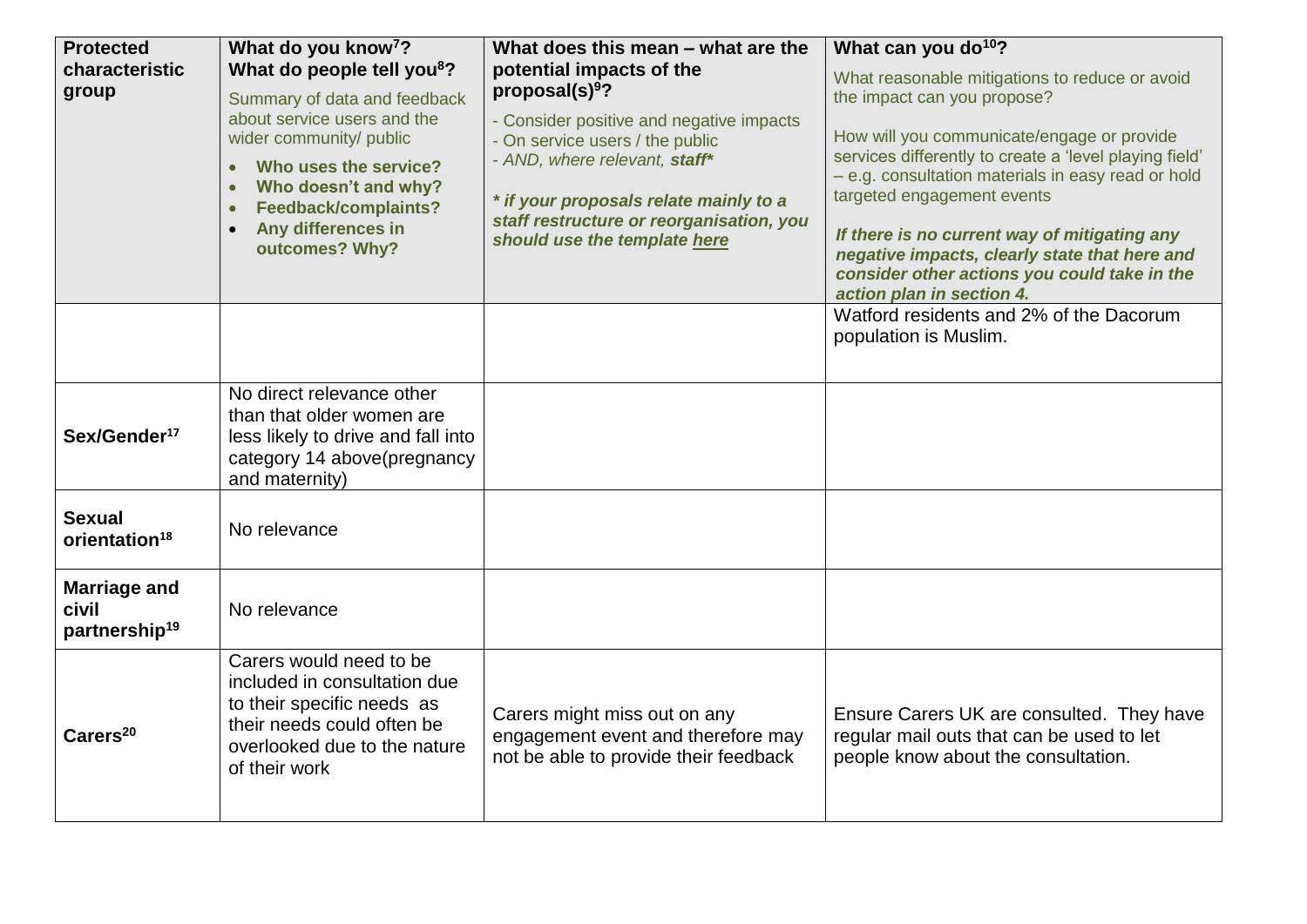| <b>Protected</b><br>characteristic<br>group                                                                                                                                                                                                                                                                                                                                                                                                                                                                                                                                                                                                                                    | What do you know <sup>7</sup> ?<br>What do people tell you <sup>8</sup> ?<br>Summary of data and feedback<br>about service users and the<br>wider community/ public<br>Who uses the service?<br>$\bullet$<br>Who doesn't and why?<br>$\bullet$<br>Feedback/complaints?<br>$\bullet$<br>Any differences in<br>$\bullet$<br>outcomes? Why? | potential impacts of the<br>proposal $(s)$ <sup>9</sup> ?<br>- On service users / the public<br>- AND, where relevant, staff*<br>should use the template here | What does this mean - what are the<br>- Consider positive and negative impacts<br>* if your proposals relate mainly to a<br>staff restructure or reorganisation, you | What can you do <sup>10</sup> ?<br>What reasonable mitigations to reduce or avoid<br>the impact can you propose?<br>How will you communicate/engage or provide<br>services differently to create a 'level playing field'<br>- e.g. consultation materials in easy read or hold<br>targeted engagement events<br>If there is no current way of mitigating any<br>negative impacts, clearly state that here and<br>consider other actions you could take in the<br>action plan in section 4. |
|--------------------------------------------------------------------------------------------------------------------------------------------------------------------------------------------------------------------------------------------------------------------------------------------------------------------------------------------------------------------------------------------------------------------------------------------------------------------------------------------------------------------------------------------------------------------------------------------------------------------------------------------------------------------------------|------------------------------------------------------------------------------------------------------------------------------------------------------------------------------------------------------------------------------------------------------------------------------------------------------------------------------------------|---------------------------------------------------------------------------------------------------------------------------------------------------------------|----------------------------------------------------------------------------------------------------------------------------------------------------------------------|--------------------------------------------------------------------------------------------------------------------------------------------------------------------------------------------------------------------------------------------------------------------------------------------------------------------------------------------------------------------------------------------------------------------------------------------------------------------------------------------|
| <b>Other relevant</b><br>$groups^{21}$<br>Consider if there is<br>a potential impact<br>(positive or<br>negative) on areas<br>such as health and<br>wellbeing, crime<br>and disorder,<br><b>Armed Forces</b><br>community.                                                                                                                                                                                                                                                                                                                                                                                                                                                     | For all groups – more active<br>travel is better for health and<br>wellbeing and creates more<br>vibrant communities where<br>people feel safer because<br>there are more people about.<br>People with a history of<br>mental illness can benefit<br>also.                                                                               |                                                                                                                                                               |                                                                                                                                                                      |                                                                                                                                                                                                                                                                                                                                                                                                                                                                                            |
| Opportunity to advance equality of opportunity and/or foster good relations <sup>22</sup><br>Promote the SW Herts G&T Plan to community groups in the area. This plan will assist in promoting growth and transport opportunities in<br>the area. We would be looking to use any existing events / meetings happening around the same time which will make the impact more<br>significant. Work in partnership with organisations such as Disability Watford, Community Action Dacorum, Age Concern to name a few.<br><b>Conclusion of your analysis and assessment</b> - select one of the outcomes below <sup>23</sup> and summarise why you have selected i, ii, iii or iv; |                                                                                                                                                                                                                                                                                                                                          |                                                                                                                                                               |                                                                                                                                                                      |                                                                                                                                                                                                                                                                                                                                                                                                                                                                                            |
| what you think the most important impacts are; and the key actions you will take.<br><b>SUMMARY</b><br><b>OUTCOME AND NEXT STEPS</b><br>No equality impacts identified<br>i.<br>No major change required to proposal                                                                                                                                                                                                                                                                                                                                                                                                                                                           |                                                                                                                                                                                                                                                                                                                                          |                                                                                                                                                               |                                                                                                                                                                      |                                                                                                                                                                                                                                                                                                                                                                                                                                                                                            |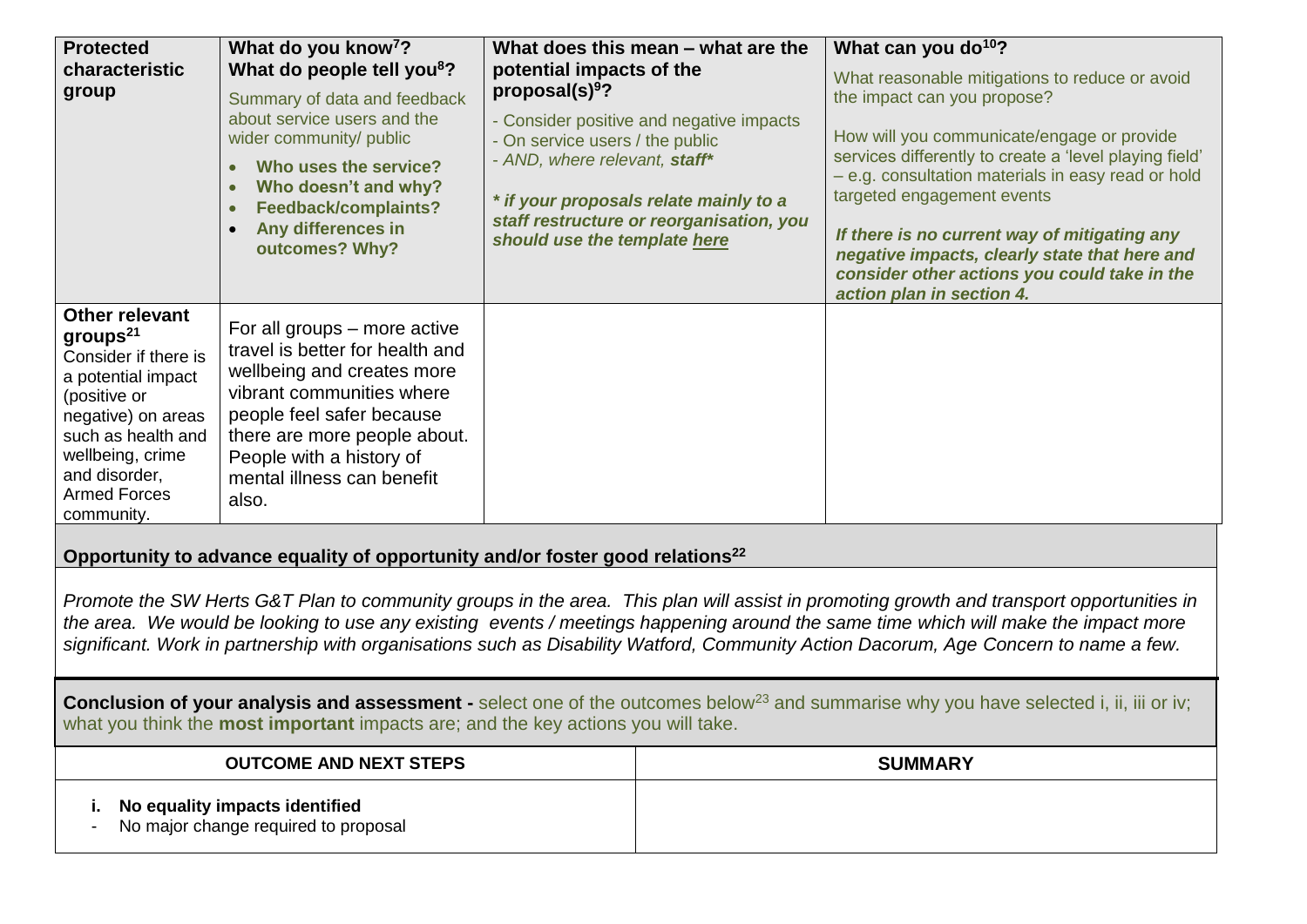| <b>Protected</b><br>characteristic<br>group                                                                                                                                                                                                                                                                                         | What do you know <sup>7</sup> ?<br>What do people tell you <sup>8</sup> ?<br>Summary of data and feedback<br>about service users and the<br>wider community/ public<br>Who uses the service?<br>Who doesn't and why?<br>Feedback/complaints?<br>Any differences in<br>outcomes? Why? | potential impacts of the<br>proposal(s) $9$ ?<br>On service users / the public<br>- AND, where relevant, staff*<br>should use the template here | What does this mean – what are the<br>- Consider positive and negative impacts<br>* if your proposals relate mainly to a<br>staff restructure or reorganisation, you                                                                                                                                                                                                                                                                                                                                                                                                                                                                                                                                                                                                                                                          | What can you do <sup>10</sup> ?<br>What reasonable mitigations to reduce or avoid<br>the impact can you propose?<br>How will you communicate/engage or provide<br>services differently to create a 'level playing field'<br>- e.g. consultation materials in easy read or hold<br>targeted engagement events<br>If there is no current way of mitigating any<br>negative impacts, clearly state that here and<br>consider other actions you could take in the<br>action plan in section 4. |
|-------------------------------------------------------------------------------------------------------------------------------------------------------------------------------------------------------------------------------------------------------------------------------------------------------------------------------------|--------------------------------------------------------------------------------------------------------------------------------------------------------------------------------------------------------------------------------------------------------------------------------------|-------------------------------------------------------------------------------------------------------------------------------------------------|-------------------------------------------------------------------------------------------------------------------------------------------------------------------------------------------------------------------------------------------------------------------------------------------------------------------------------------------------------------------------------------------------------------------------------------------------------------------------------------------------------------------------------------------------------------------------------------------------------------------------------------------------------------------------------------------------------------------------------------------------------------------------------------------------------------------------------|--------------------------------------------------------------------------------------------------------------------------------------------------------------------------------------------------------------------------------------------------------------------------------------------------------------------------------------------------------------------------------------------------------------------------------------------------------------------------------------------|
| <b>Minimal equality impacts identified</b><br>ii.<br>Adverse impacts have been identified, but have been objectively<br>justified (provided you do not unlawfully discriminate)<br>Ensure decision makers consider the cumulative effect of how a<br>number of decisions impact on equality<br>No major change required to proposal |                                                                                                                                                                                                                                                                                      | cross roads, these need research.                                                                                                               | Whilst some of the schemes in the SW Herts GTP involve road<br>building, many of the schemes are aimed at people who do not<br>necessarily have access to a car. The passenger transport<br>improvements should benefit everyone including older or disabled<br>people and need to be promoted to encourage use and modal shift.<br>Many of the Active Travel schemes (i.e. schemes for pedestrians or<br>cyclists) may not be ideally suited to older or disabled groups, but<br>there maybe alternatives that could be promoted, for example<br>recumbent bikes, buddy schemes;, think out of the box and consider<br>how to be inclusive with these schemes. Consider a walking audit<br>with a disabled person. For example people with poor eyesight will<br>have requirements that help them manoeuvre on pavements and |                                                                                                                                                                                                                                                                                                                                                                                                                                                                                            |
| iii. Potential equality impacts identified<br>Take 'mitigating action' to change the original policy/proposal,<br>$\blacksquare$<br>remove barriers or better advance equality<br>Set out clear actions in the action plan in section 4.                                                                                            |                                                                                                                                                                                                                                                                                      |                                                                                                                                                 |                                                                                                                                                                                                                                                                                                                                                                                                                                                                                                                                                                                                                                                                                                                                                                                                                               |                                                                                                                                                                                                                                                                                                                                                                                                                                                                                            |
| unlawful discrimination                                                                                                                                                                                                                                                                                                             | iv. Major equality impacts identified<br>The adverse effects are not justified, cannot be mitigated or show<br>You must stop and remove the policy<br>[you should consult with Legal Services]<br>Ensure decision makers understand the equality impact                              |                                                                                                                                                 |                                                                                                                                                                                                                                                                                                                                                                                                                                                                                                                                                                                                                                                                                                                                                                                                                               |                                                                                                                                                                                                                                                                                                                                                                                                                                                                                            |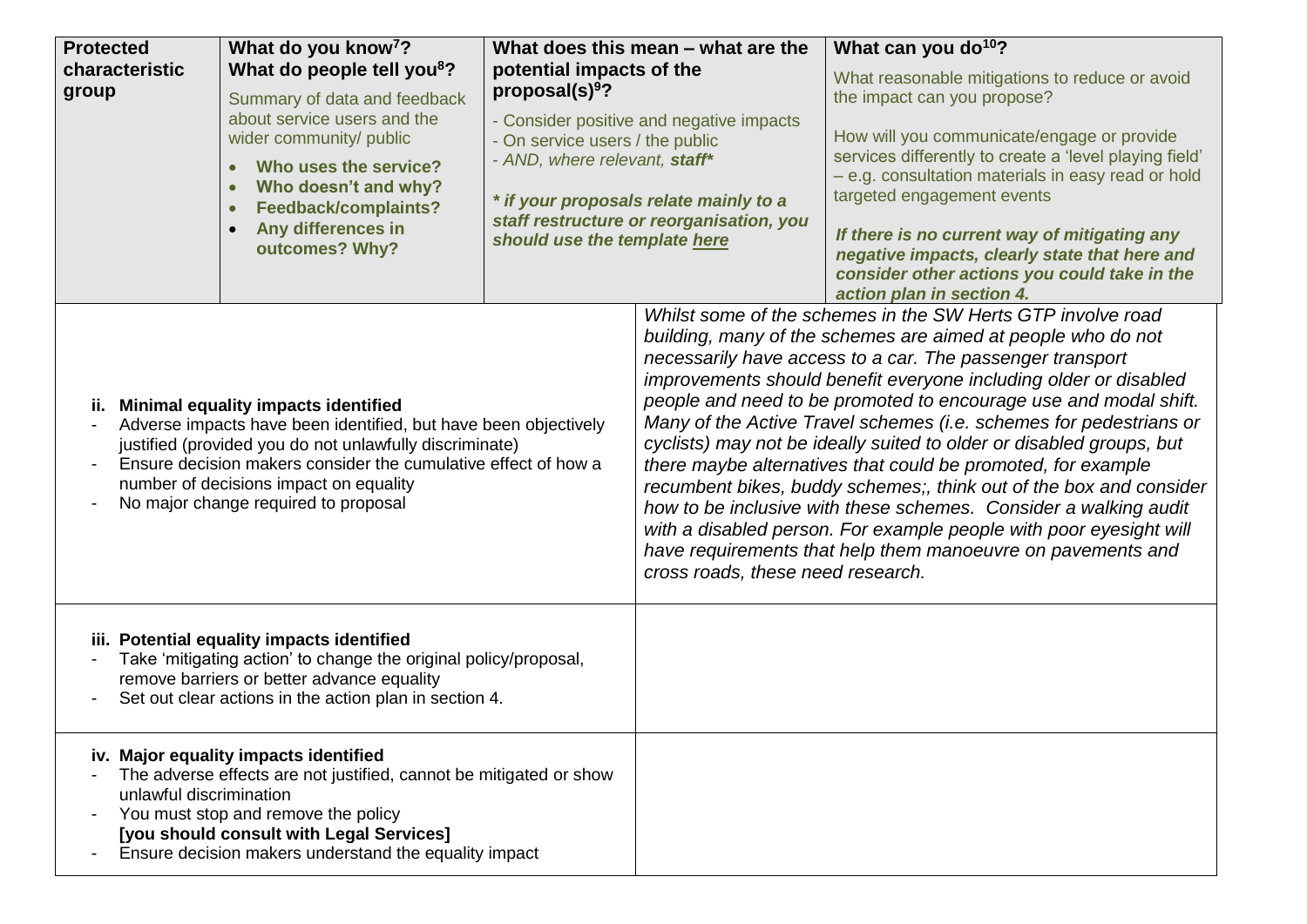| <b>Protected</b><br>characteristic                                                                                                                                                                               | What do you know <sup>7</sup> ?<br>What do people tell you <sup>8</sup> ?                                                                                                                               | What does this mean – what are the<br>potential impacts of the<br>proposal(s) $9$ ?                                                                                                                                                | What can you do <sup>10</sup> ?<br>What reasonable mitigations to reduce or avoid                                                                                                                                                                                                                                                                                                                     |  |
|------------------------------------------------------------------------------------------------------------------------------------------------------------------------------------------------------------------|---------------------------------------------------------------------------------------------------------------------------------------------------------------------------------------------------------|------------------------------------------------------------------------------------------------------------------------------------------------------------------------------------------------------------------------------------|-------------------------------------------------------------------------------------------------------------------------------------------------------------------------------------------------------------------------------------------------------------------------------------------------------------------------------------------------------------------------------------------------------|--|
| group                                                                                                                                                                                                            | Summary of data and feedback<br>about service users and the<br>wider community/ public<br>Who uses the service?<br>Who doesn't and why?<br>Feedback/complaints?<br>Any differences in<br>outcomes? Why? | - Consider positive and negative impacts<br>- On service users / the public<br>- AND, where relevant, staff*<br>* if your proposals relate mainly to a<br>staff restructure or reorganisation, you<br>should use the template here | the impact can you propose?<br>How will you communicate/engage or provide<br>services differently to create a 'level playing field'<br>- e.g. consultation materials in easy read or hold<br>targeted engagement events<br>If there is no current way of mitigating any<br>negative impacts, clearly state that here and<br>consider other actions you could take in the<br>action plan in section 4. |  |
| YOU SHOULD INCLUDE THE SUMMARY ANALYSIS ABOVE IN THE 'Equalities Implications' SECTION OF ANY REPORT(S) THAT<br>GO TO DEPT. MANAGEMENT BOARDS / MEMBER PANELS / CABINET, AS WELL AS APPENDING A COPY OF THE EqIA |                                                                                                                                                                                                         |                                                                                                                                                                                                                                    |                                                                                                                                                                                                                                                                                                                                                                                                       |  |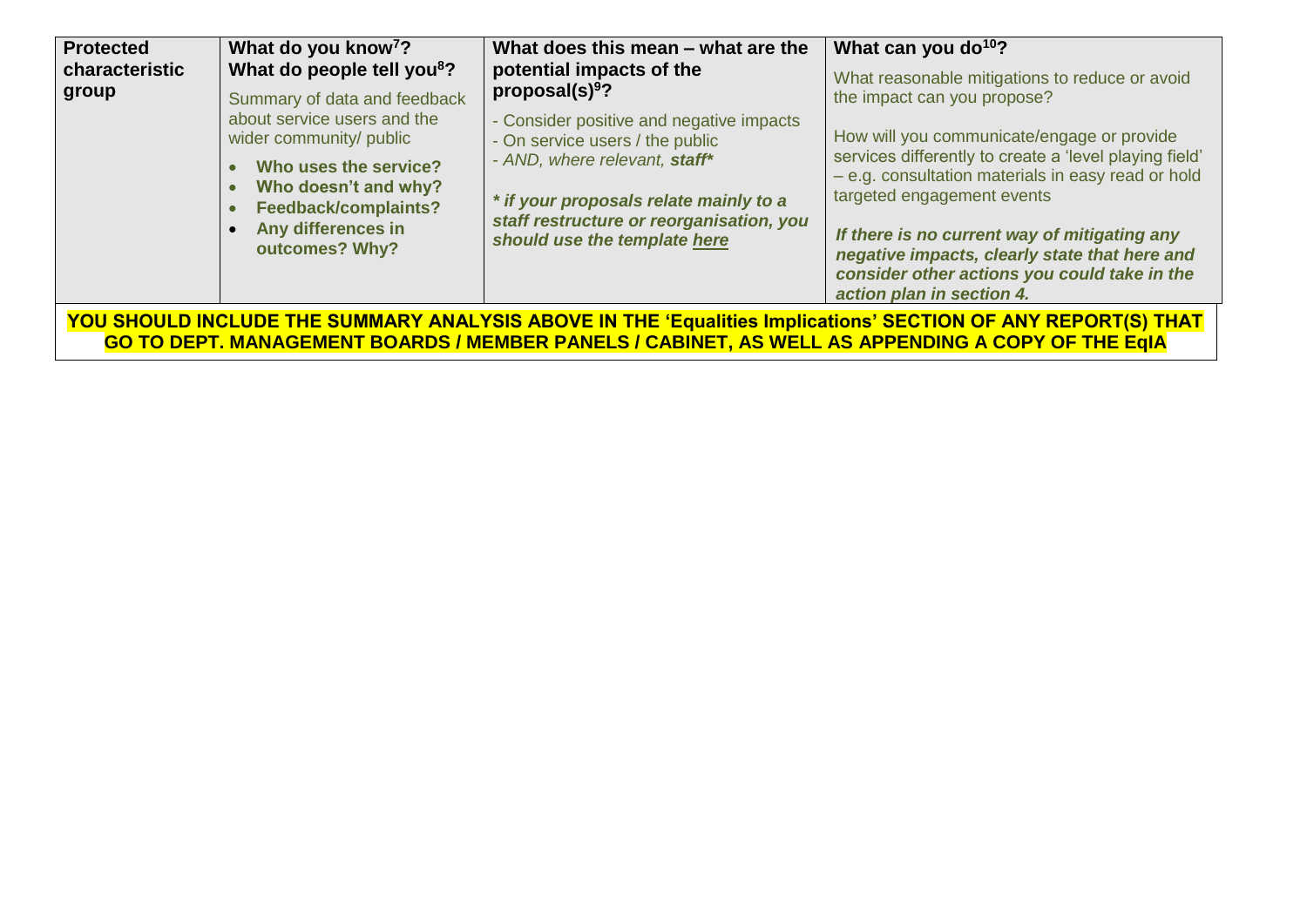## **4. Prioritised Action Plan<sup>24</sup>**

| Impact identified and<br>group(s) affected                                                                                                    | <b>Action planned</b><br>Include actions relating to:                                                                                                                                                                                                                                                                                                                                                                                                                                                                                                                                                                                                                                                                                        | <b>Expected outcome</b>                                                                                                                                                                                          | <b>Measure of success</b>                                                | <b>Lead officer and</b><br>timeframe |
|-----------------------------------------------------------------------------------------------------------------------------------------------|----------------------------------------------------------------------------------------------------------------------------------------------------------------------------------------------------------------------------------------------------------------------------------------------------------------------------------------------------------------------------------------------------------------------------------------------------------------------------------------------------------------------------------------------------------------------------------------------------------------------------------------------------------------------------------------------------------------------------------------------|------------------------------------------------------------------------------------------------------------------------------------------------------------------------------------------------------------------|--------------------------------------------------------------------------|--------------------------------------|
|                                                                                                                                               | • mitigation measures<br>• getting further research<br>• getting further data/consultation                                                                                                                                                                                                                                                                                                                                                                                                                                                                                                                                                                                                                                                   |                                                                                                                                                                                                                  |                                                                          |                                      |
| NB: These actions must now be transferred to service or business plans and monitored/reviewed to ensure they achieve the outcomes identified. |                                                                                                                                                                                                                                                                                                                                                                                                                                                                                                                                                                                                                                                                                                                                              |                                                                                                                                                                                                                  |                                                                          |                                      |
| Older people                                                                                                                                  | Find out the key groups in the<br>area, contact them and find out<br>how the consultation<br>information can be<br>incorporated into their<br>calendar of events or promoted<br>through their communication<br>channels.<br>Consider how the schemes can<br>be designed to be more<br>inclusive, for example how<br>could park and ride schemes<br>be made suitable for older<br>people without a car. Consider<br>the use of Community<br><b>Transport at P&amp;R.</b><br>Talk to highways engineers to<br>ask them about designing<br>schemes for all and<br>undertaking Equalities Impact<br><b>Assessments on HCC</b><br><b>Highways schemes. Ensure</b><br>that design guidance - Roads<br>in Herts and Manual for Streets<br>are used. | Information about the<br>needs of older<br>people in the area<br>which might have<br>been obtained by<br>consulting through<br>various local<br>organisations either<br>in person or through<br>a questionnaire. | <b>Feedback and</b><br>suggestions to feed<br>into the SW Growth<br>Plan |                                      |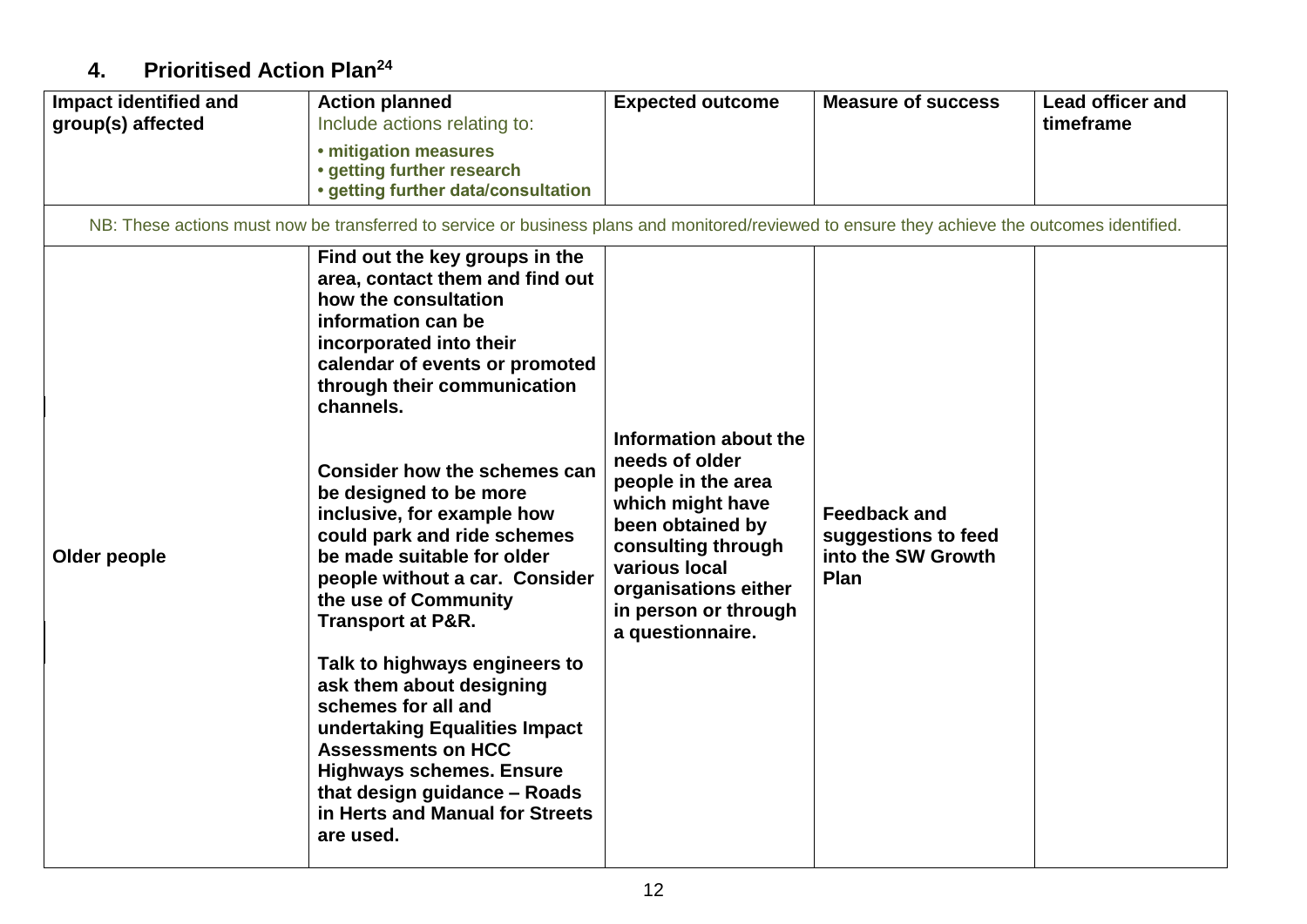|                               | Look at the LTP4 consultation<br>responses (available in early<br>2018), to see what equality<br>groups are saying about LTP4<br>and if it impacts on the SW<br><b>GTP</b>                                                                                                                                       |           |          |  |
|-------------------------------|------------------------------------------------------------------------------------------------------------------------------------------------------------------------------------------------------------------------------------------------------------------------------------------------------------------|-----------|----------|--|
| Younger people                | As above and contact the<br>Youth Council for further data.<br>Look at the LTP4 consultation<br>responses (available in early<br>2018), to see what youth<br>groups are saying.                                                                                                                                  | As above. | As above |  |
| <b>Disabled people</b>        | <b>Consult directly with Disability</b><br><b>Watford and Community</b><br>Action Dacorum as part of the<br>public consultation. Look at<br>the LTP4 consultation<br>responses (available in early<br>2018), to see what equality<br>groups are saying about LTP4<br>and if it impacts on the SW<br><b>GTP</b>   | As above  | As above |  |
| <b>Minority Ethnic groups</b> | Find out about dates in the<br>diversity calendar for 2018 and<br>ensure no public consultation<br>events clash with special days.<br>Look at the LTP4 consultation<br>responses (available in early<br>2018), to see what equality<br>groups are saying about LTP4<br>and if it impacts on the SW<br><b>GTP</b> | As above  | As above |  |
|                               |                                                                                                                                                                                                                                                                                                                  |           |          |  |
|                               |                                                                                                                                                                                                                                                                                                                  |           |          |  |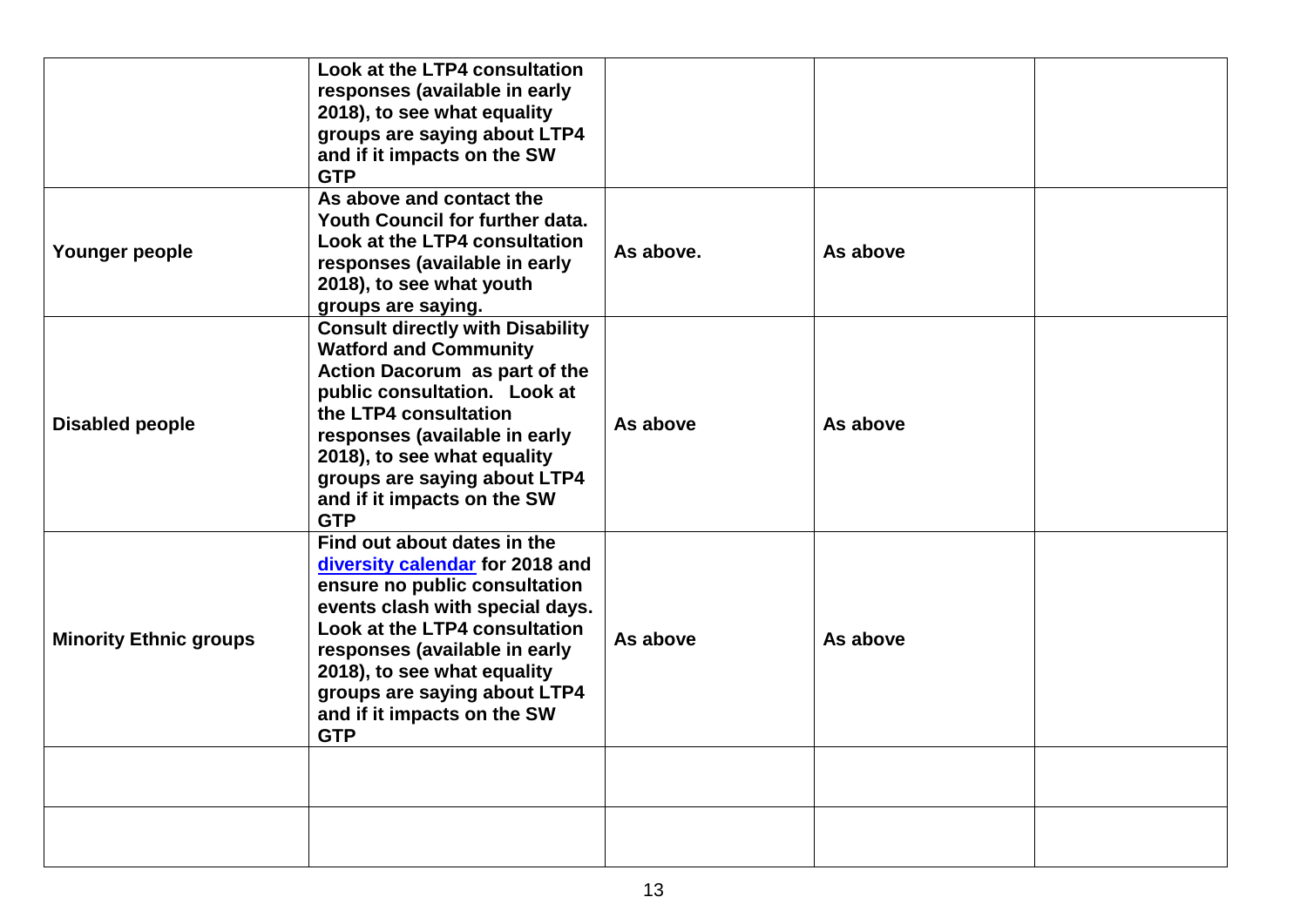| This EqIA has been signed off by:               |       |  |
|-------------------------------------------------|-------|--|
| <b>Lead Equality Impact Assessment officer:</b> | Date: |  |
| <b>Head of Service or Business Manager:</b>     | Date: |  |
| <b>Review date:</b>                             |       |  |

Please now send the completed EqIA to [equalities@hertfordshire.gov.uk](mailto:equalities@hertfordshire.gov.uk)

**Please also ensure that the EqIA is referenced in and included as an appendix to reports to Management Boards Cabinet Panels and Cabinet so that decision makers can consider equality impacts before making decisions.**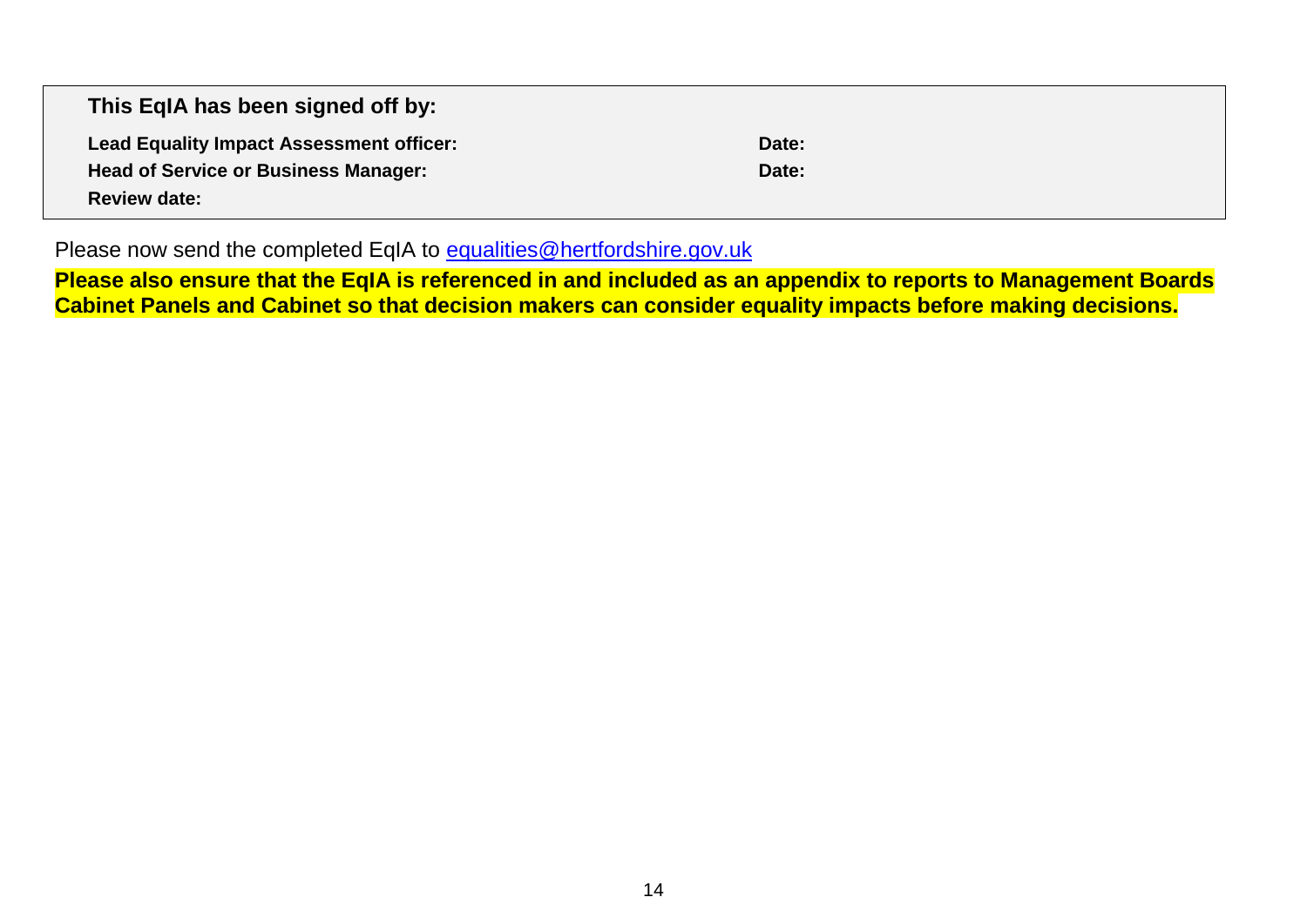### **Guidance end-notes**

 $\overline{a}$ 

<sup>1</sup> The following principles explain what we must do to fulfil our duties under the Equality Act when considering the effect of existing and new policies/ practices/services on equality. They must all be met or the EqIA (and any decision based on it) may be open to challenge:

- **Knowledge:** everyone working for the council must be aware of our equality duties and apply them appropriately
- **Timeliness:** the duty applies at the time of considering proposals and **before** a final decision is taken
- **Real Consideration:** the duty must be an integral and rigorous part of your decision-making and influence the process.
- **Sufficient Information:** you must assess what information you have and what is needed to give proper consideration.
- **No delegation:** the council is responsible for ensuring that anyone who provides services on our behalf can comply with the duty, are required in contracts to comply with it, and do comply in practice. It is a duty that cannot be delegated.
- **Review:** the equality duty is a continuing duty it continues after proposals are implemented/reviewed.
- **Proper Record Keeping:** we must keep records of the process and the impacts identified.

### <sup>2</sup> **Our duties in the Equality Act 2010**

HCC has a legal duty under this Act to show that we have identified and considered the impact and potential impact of our activities on all people with 'protected characteristics' (see end notes 11-20 for details of the nine-protected characteristics). This applies to policies, services (including commissioned services), and our employees. **If you are creating an 'arms-length' company,** seek advice from the Equality Team or Legal.

We use this template to do this and evidence our consideration. **You must give 'due regard' (pay conscious attention) to the need to:** 

- **Avoid, reduce or minimise negative impact**: if you identify unlawful discrimination, including victimisation and harassment, you must stop the action and take advice immediately.
- **Promote equality of opportunity:** by
	- − Removing or minimising disadvantages suffered by equality groups
	- − Taking steps to meet the needs of equality groups
	- − Encouraging equality groups to participate in public life or any other activity where participation is disproportionately low
	- − Consider if there is a need to treat disabled people differently, including more favourable treatment where necessary
- **Foster good relations between people who share a protected characteristic and those who don't**: e.g. by promoting understanding.

### <sup>3</sup> EqIAs **should always be proportionate** to:

- The size of the service or scope of the policy/strategy
- The resources involved
- The size of the likely impact  $-e.g.$  the numbers of people affected and their vulnerability

The greater the potential adverse impact of the proposal(s) on a protected group (e.g. disabled people) and the more vulnerable the group is, the more thorough and demanding the process required by the Act will be. Unless they contain sensitive personal/employee data – EqIAs are public documents. They are published with Cabinet and Panel papers and public consultations and are available on request.

<sup>4</sup> **Who completes the EqIA:** The person who is making the decision or advising the decision-maker about a policy. It is better to do this as a team, with people involved who understand the implementation of the policy.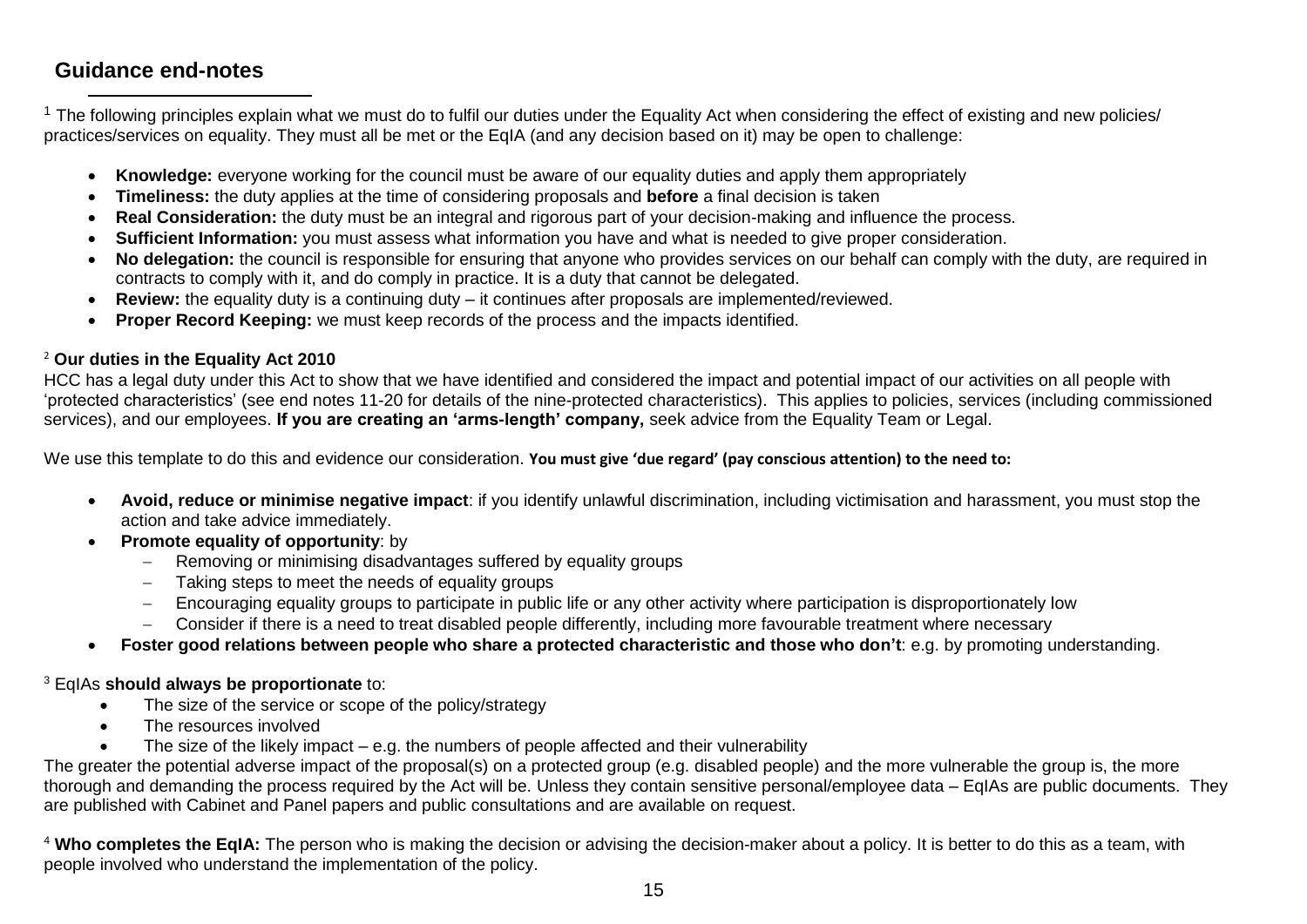$\overline{a}$ <sup>5</sup> **Title of EqIA:** This should clearly explain what service / policy / strategy / change you are assessing.

<sup>6</sup> Focus of EqIA: A member of the public should have a good understanding of the policy or service and any proposals after reading this section. Please use plain English and write any acronyms in full first time. Also explain if there is a particular focus to your equality analysis:

- What are the main aims or purpose of the policy, practice, service or function? How does it fit with other services?
- What outcomes do you want to achieve, why and for whom? e.g. what do you want to provide, what will change/improve?
- Which aspects are most important to equality and should be the focus of your attention?
- You should state all teams/organisations involved in implementing, carrying out or delivering the policy, practice or service
- What are the **reason(s) for** the proposal or change (financial, service, legal etc)? The Act requires us to make these clear.

<sup>7</sup> **Data & Information:** Your EqIA needs to be informed by data. You should consider the following:

- What data relevant to the impact on protected groups is available? (is there an existing EqIA?, local service data, national data, community data, similar proposal in another local authority).
- What further evidence is needed and how can you get it? (e.g. further research or engagement with the affected groups).
- What do you know from service/local data about needs, access and outcomes? Focus on each characteristic in turn.
- What might any local demographic changes or trends mean for the service or function? Also consider national data if appropriate
- Does data/monitoring show that any policies or practices create particular problems or difficulties for any group(s)?
- Is the service having a positive or negative effect on particular people or groups in the community?

### <sup>8</sup> **What have people told you about the service, function, area?**

- Use service user feedback, complaints, audits, and/or the results of specific consultation/engagement
- Are there patterns or differences in what people from different groups tell you?
- Remember, you must engage/consult appropriately and in an inclusive way with those likely to be affected to fulfil the equality duty.
- You can read HCC's [Consultation](https://hertscc365.sharepoint.com/sites/intranet/Services/Resources/CorporatePolicy/Pages/Consultation-Toolkit.aspx) and [Engagement](https://hertscc365.sharepoint.com/sites/intranet/Services/Resources/CorporatePolicy/Pages/Engagement-Toolkit.aspx) toolkits for full advice on this
- For practical tips and advice on consulting with people from protected groups, see this ['How-to' guide](https://hertscc365.sharepoint.com/sites/intranet/Services/Resources/Improvement/Pages/Consultation-and-Engagement.aspx)

9 **Impact:** Your EqIA must consider fully and properly **actual and potential impacts** against each protected characteristic:

- The equality duty does not stop changes, but means we must fully consider and address the anticipated impacts on people.
- Be accurate and transparent, but also realistic: don't exaggerate speculative risks and negative impacts.
- Be detailed and specific where you can so decision-makers have a concrete sense of potential effects.
- Questions to ask when assessing whether and how the proposals impact on service users, staff and the wider community:
	- o Are one or more protected groups affected differently and/or disadvantaged? How, and to what extent?
	- o Is there evidence of higher/lower uptake among different groups? Which, and to what extent?
	- o Does the project relate to an area with known inequalities (where national evidence or previous research is available)?
	- o If there are likely to be different impacts on different groups, is that consistent with the overall objective?
	- $\circ$  If there is negative differential impact, how can you minimise that while taking into account your overall aims?
	- o Do the effects amount to unlawful discrimination? If so the plan **must** be modified.
	- o Does it relate to an area where equality objectives have been set by HCC in our [Equality Strategy?](https://www.hertfordshire.gov.uk/media-library/documents/about-the-council/data-and-information/equality-and-diversity/equality-strategy-2016-2020.pdf)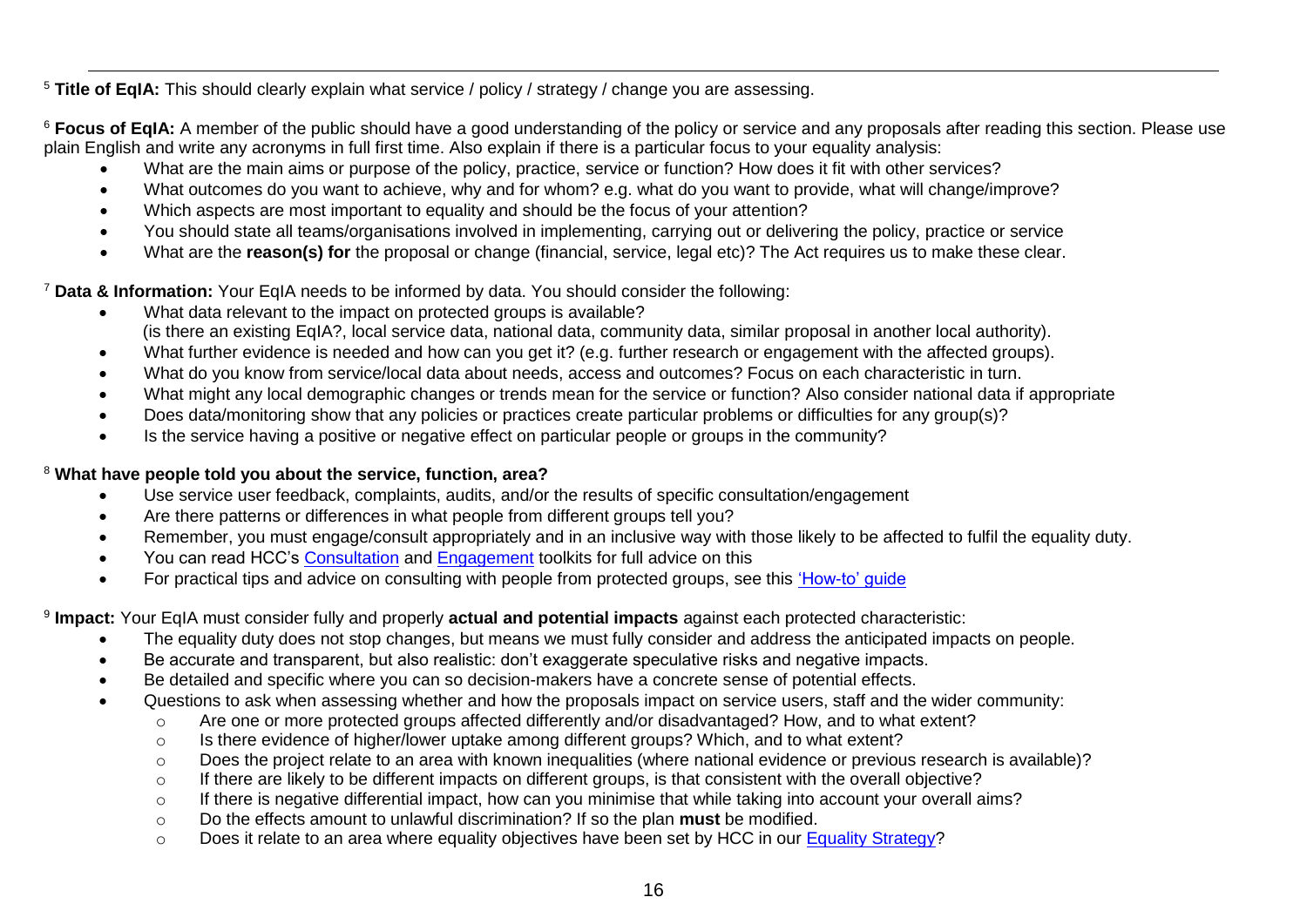$\overline{a}$ <sup>10</sup> **Consider actions relating to the following:** 

- That specifically address the impacts you've identified and show how they will remove, reduce or avoid any negative impacts
- Explain clearly what any mitigating measures are, and the extent to which you think they will reduce / remove the adverse effect
- Will you need to communicate or provide services in different ways for different groups in order to create a "level playing field"?
- State how you can maximise any positive impacts or advance equality of opportunity.
- If you do not have sufficient equality information, state how you can fill the gaps.

<sup>11</sup> Age: People of all ages, but consider in particular children and young people, older people and carers, looked after children and young people leaving care. Also consider working age people.

<sup>12</sup> Disability: When looking at disability, consideration should be given to people with different types of impairments: physical (including mobility), learning, aural or sensory (including hearing and vision impairment), visible and non-visible impairment. Consideration should also be given to: people with HIV, people with mental health needs and people with drug and alcohol problems. People with conditions such as diabetes and cancer and some other health conditions also have protection under the Equality Act 2010.

<sup>13</sup> Gender Reassignment: In the Act a transgender person is someone who proposes to, starts or has completed a process to change his or her gender. A person does **not** need to be under medical supervision to be protected. Consider transgender people, transsexual people and transvestites.

<sup>14</sup> **Pregnancy and Maternity:** When looking at pregnancy and maternity, give consideration to pregnant women, breastfeeding mothers, part-time workers, women with caring responsibilities, women who are lone parents and parents on low incomes, women on maternity leave and Keeping in Touch days.

<sup>15</sup> **Race/Ethnicity:** Apart from the common ethnic groups, consideration should also be given to Gypsy, Roma and Irish Travellers communities, people of other nationalities outside Britain who reside here, refugees and asylum seekers and speakers of other languages.

<sup>16</sup> Religion and Belief: Religion includes any religion with a clear structure and belief system. As a minimum you should consider the most common religious groups (Christian, Muslim, Hindu, Jews, Sikh, Buddhist) and people with no religion or philosophical belief(s).

<sup>17</sup> Sex/Gender: Consider girls and women, boys and men, married people, civil partners, part-time workers, carers (both of children with disabilities and older cares), parents (mothers and fathers), in particular lone parents and parents on low incomes.

<sup>18</sup> Sexual Orientation: The Act protects bisexual, heterosexual, gay and lesbian people.

<sup>19</sup> **Marriage and Civil Partnership:** consider married people and civil partners – e.g. do same sex couple in a civil partnership have the same rights and benefits as married people?

<sup>20</sup> Carers: From April 2015, carers (people who provide unpaid care to a friend or relative) have been entitled to an assessment of their own needs in the same way as those they care for. Although not a 'protected characteristic' HCC Diversity Board has agreed that the impact of proposals on carers should also be considered.

<sup>21</sup> Other relevant groups: You should consider the impact on our service users in other related areas, such as health and wellbeing, crime and disorder (e.g. people experiencing domestic abuse), community relations and socio-economic status (e.g. homelessness or low incomes). If the proposal is likely to have an impact on service users in these areas, HCC Public Health and the County Community Safety Unit may be able to help. Also consider whether your policy